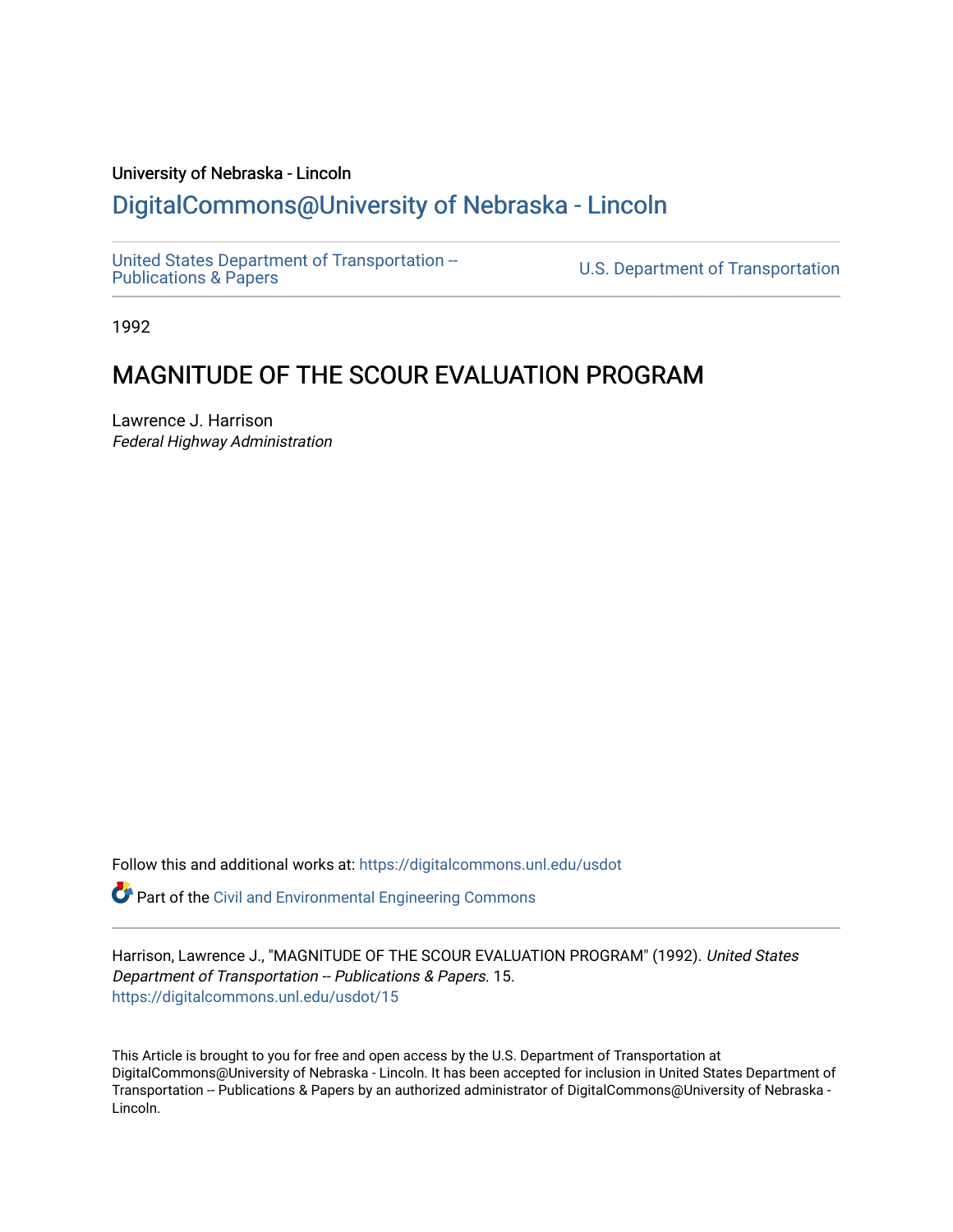Published in Hydraulic Engineering: Saving a Threatened Resource—In Search of Solutions: Proceedings of the Hydraulic Engineering sessions at Water Forum '92. Baltimore, Maryland, August 2–6, 1992. Published by American Society of Civil Engineers.

This article is a U.S. government work, and is not subject to copyright in the United States.

## MAGNITUDE OF THE SCOUR EVALUATION PROGRAM

Lawrence J. Harrison', Member, ASCE

## Abstract

Tens of millions of dollars have been spent over the years on Federal-aid highway system bridges damaged by floods. Nearly 500,000 of the 577,000 existing bridges within the National Bridge Inventory are over waterways. The screening of these bridges over waterways for<br>scour susceptibility will be completed, for the most part, by scour susceptibility will be completed, for the most part, by<br>October 1992. The Federal Highway Administration has established January 1997 as the completion date for the scour evaluations of all existing bridges identified as scour susceptible. A cost-effective means of determining the specifics of bridges with unknown foundations is not currently available. Pending the development of technology to determine unknown foundations, these structures must be monitored during routine National Bridge Inspection Standards inspections and following significant flood events. The only exception to this course<br>of action is for unknown foundation bridges on the Interstate system, which must be evaluated for scour before the January 1997 target date.<br>This paper presents the existing bridge scour evaluation requirements, the magnitude of the overall scour evaluation program and the status of progress to date.

## Introduction

The scouring of bridge foundations is the most common cause of bridge<br>failures. Of the 577,000 bridges within the National Bridge Inventory, nearly 84 percent are over waterways. The Federal Highway<br>Administration (FHWA) has assisted State highway agencies over the years in the restoration of flood damaged highway facilities through the Emergency Relief Program. It is estimated that nearly a billion dollars has been spent for this purpose. While the actual Emergency Relief Program costs associated with the restoration of bridges is not known, it is estimated at over a quarter of a billion dollars. The Intermodal Surface Transportation Efficiency Act of 1991 has authorized

<sup>&#</sup>x27;Hydraulic Engineer, Hydraulic and Geotechnical Branch, Bridge Division, Federal Highway Administration, Washington, D.C. 20590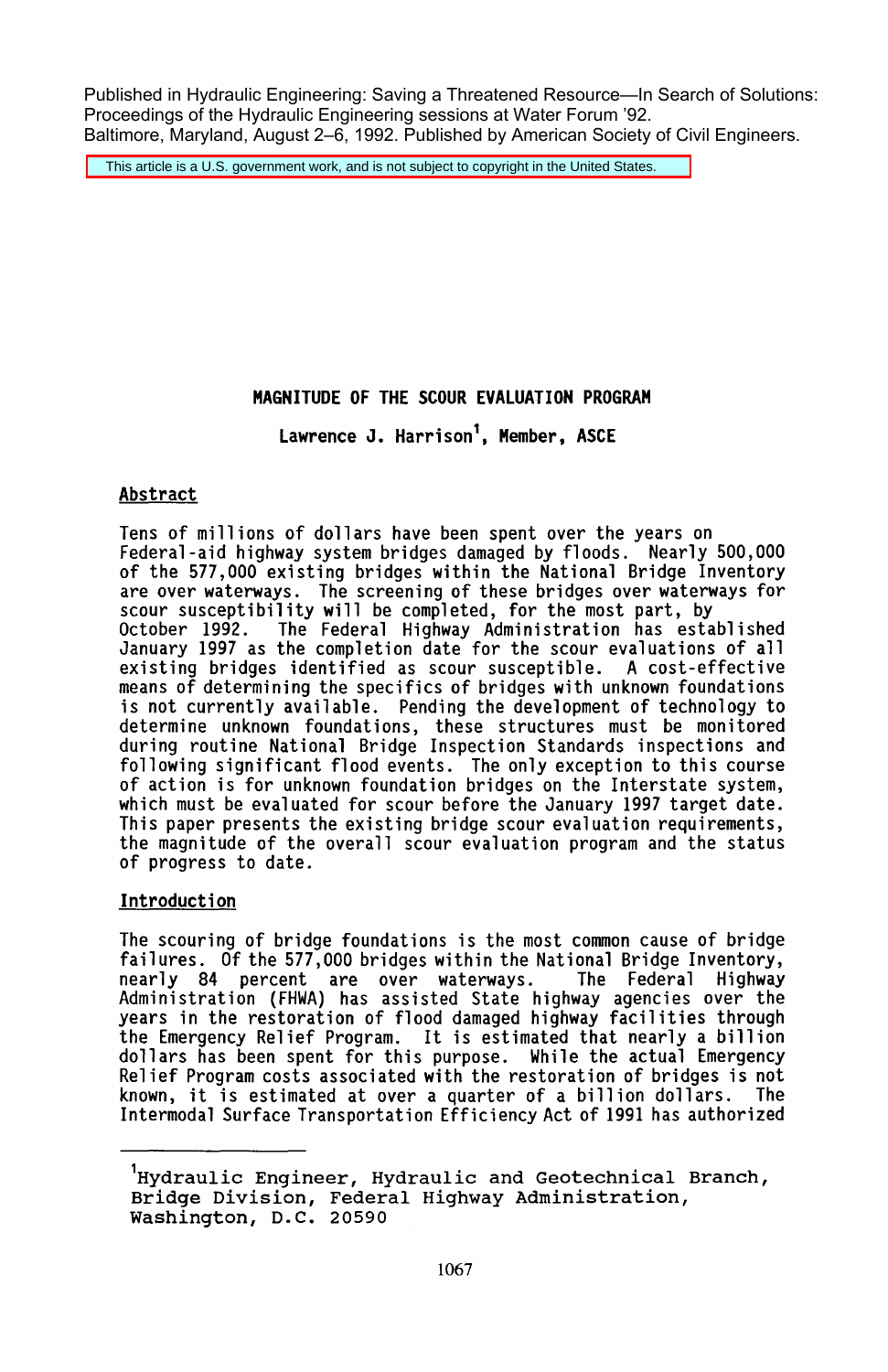100 million dollars per year for the Emergency Relief Program. The failure of the New York Thruway/Schoharie Creek bridge due to scour in April 1987 with a loss of 10 lives served as the impetus for establishing the National Bridge Inspection Standards (NBIS) scour evaluations of all bridges over waterways within the National Bridge Inventory.

#### Bridge Scour Evaluation Requirements

With the Schoharie Creek failure, the FHWA reviewed its bridge scour guidance with care. In September 1988, Technical Advisory 5140.20, "Scour at Bridges," was issued by the FHWA. This Technical Advisory comprehensive and implementation of a program for evaluating scour vulnerability of existing bridges, using scour countermeasures and improving the state-<br>of-knowledge for estimating scour at bridges. Technical Advisory 5140.20 provided a four-step procedure to follow for scour evaluations: 1) an interdisciplinary team of hydraulic, geotechnical and structural engineers should conduct scour evaluations; 2) all existing bridges over waterways with scourable beds should be evaluated for the risk of scour failures for a superflood; 3) a plan of action should be developed for all bridges that are determined to be scour critical; and 4) all bridges should be inspected for scour during the routine twoyear NBIS inspection cycle. evaluations was contained in the document "Interim Procedures for the Evaluation of Scour at Bridges," which was an attachment to Technical Advisory 5140.20.

Step 2, evaluation of the risk of scour failures for a superflood, involves screening all existing bridges based on scour susceptibility to prioritize their order of evaluation and analyzing the structures If the scour analysis of a bridge indicates that its structural integrity would be threatened, it is termed as "scour critical" and Step 3, plan of action, must be initiated.

In September 1988, the FHWA also issued Technical Advisory 5140.21, While this Technical Advisory added<br>Gother changes to the NBIS, scour underwater inspections among other changes to the NBIS, evaluations were formally initiated. Prior to this time, State highway agencies conducted NBIS bridge inspections without specific reference to scour. As a result of the 1988 NBIS revisions, the December 1988 FHWA publication "Recording and Coding Guide for the Structure Inventory and Appraisal of the Nation's Bridges" (Coding Guide) established Item 113, Scour Critical Bridges, for reporting scour evaluations.

The Coding Guide requires coding more than 100 separate items for each bridge based, for the most part, on routine inspections. The coding items relevant to bridge scour and stream stability are: Item 60, Substructure; Item 61, Channel and Channel Protection; Item 71, Waterway Adequacy; Items 92 and 93, Critical Feature (Underwater) Inspection; and Item 113, Scour Critical Bridges. Items 60, 61 and 71 have been part of the routine bridge inspection program since its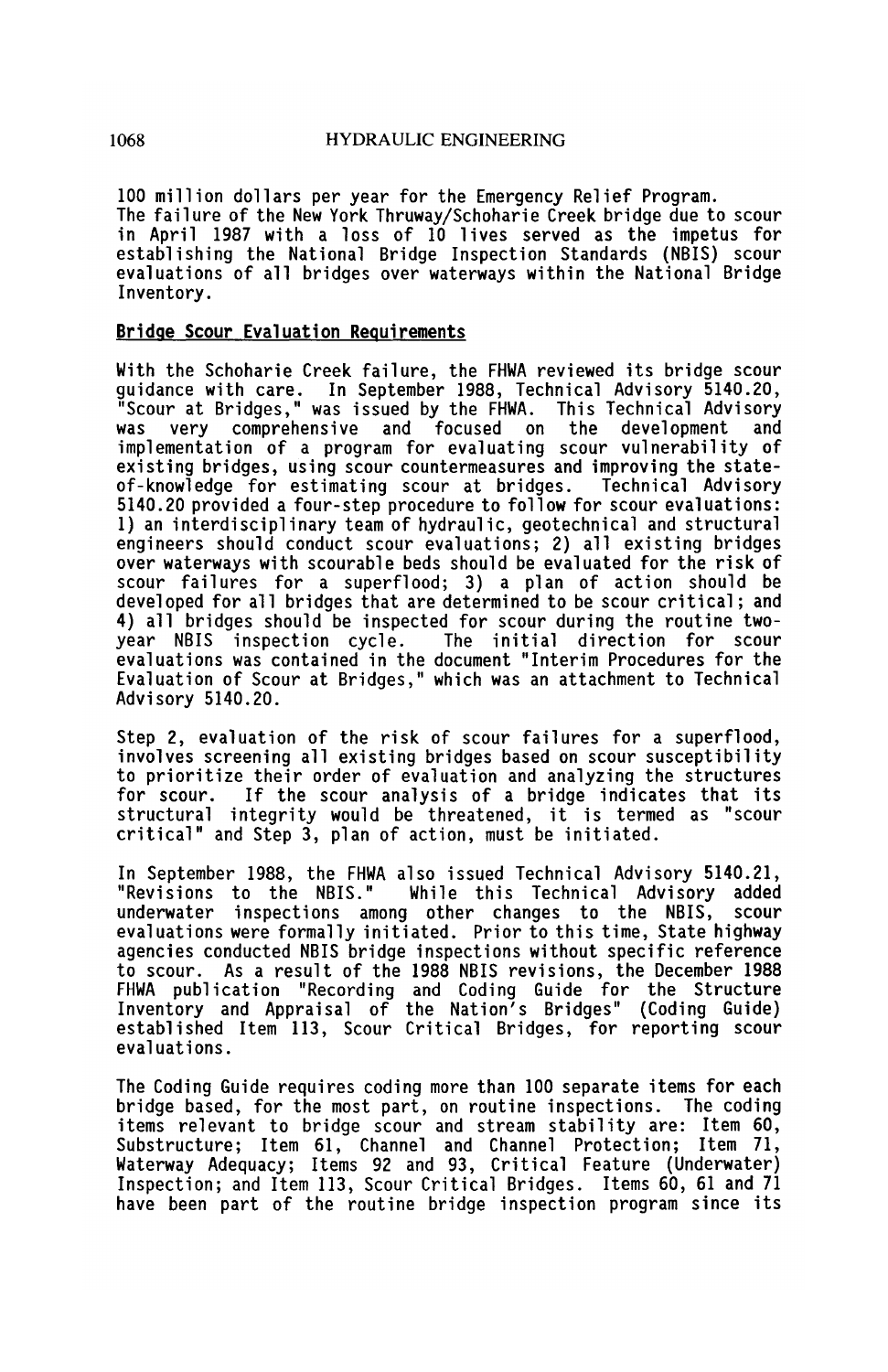inception in 1970. The 1988 Coding Guide did set more definitive coding criteria for Items 60, 61 and  $\overline{1}1$ . Because of the special nature of underwater inspections, these inspections are typically accomplished at a different time than the routine inspections. In turn, Item 113 information is based on scour evaluations which are conducted independently of routine inspections.

The "Interim Procedures for Evaluating Scour at Bridges," the attachment to Technical Advisory 5140.20, was replaced by FHWA publication Hydraulic Engineering Circular (HEC) 18, "Evaluating Scour at Bridges," dated February 1991. Technical Advisory 5041.23, "Evaluating Scour at Bridges," dated October 28, 1991, supersedes Technical Advisory 5140.20. Inasmuch as a bridge waterway may be affected by changes that occur in the contiguous reach of natural channel, it is essential to consider the impact of such changes on bridge scour. For this purpose, the FHWA published HEC 20, "Stream Stabil ity at Highway Bridges," dated February 1991. Implementation of the engineering technology contained in HECs 18 and 20 is being supported by the FHWA's National Highway Institute training course "Stream Stability and Scour at Highway Bridges." This course has been well received by the engineering community and is available to State highway agencies upon request to the FHWA.

#### Magnitude of the Bridge Scour Evaluation Program

In February 1990, the FHWA initiated biannual status reports from State highway agencies on the status of scour evaluations. It was emphasized at that time that a well developed screening process could lessen the number of subsequent scour analyses, thus minimizing the overall Within the screening process, it was documented that bridges identified with reasonably risk-free or low-risk foundations need no further evaluation. multitude of bridges within the National Bridge Inventory that lack foundation information, it was recommended that the scour evaluation of such structures be deferred, for the most part, until technology is<br>developed to determine foundation information. Until technology is developed to determine foundation information. developed, unknown foundation bridges should be monitored during routine bridge inspections and after significant flood events.

There are 484,736 existing bridges over waterways within the National Bridge Inventory as reported by State highway agencies on November 15, 1991. A total of 239,501 bridges have been identified by State highway agencies as needing further scour evaluations, possibly scour analyses. As documented in HEC 18, a scour analysis is based on a hydraulic analysis which establishes the hydraulic characteristics<br>needed in the scour determination. The use of sound engineering needed in the scour determination. judgment is foundational to both hydraulics and scour determinations. With the large number of bridges that must be analyzed and recognizing that the current scour prediction algorithms need refinement, a bridge owner may be tempted to consider "shortcuts" in the overall analysis. As long as the "shortcuts" are reflective of sound engineering judgment, there should be no problem justifying a given scour determination.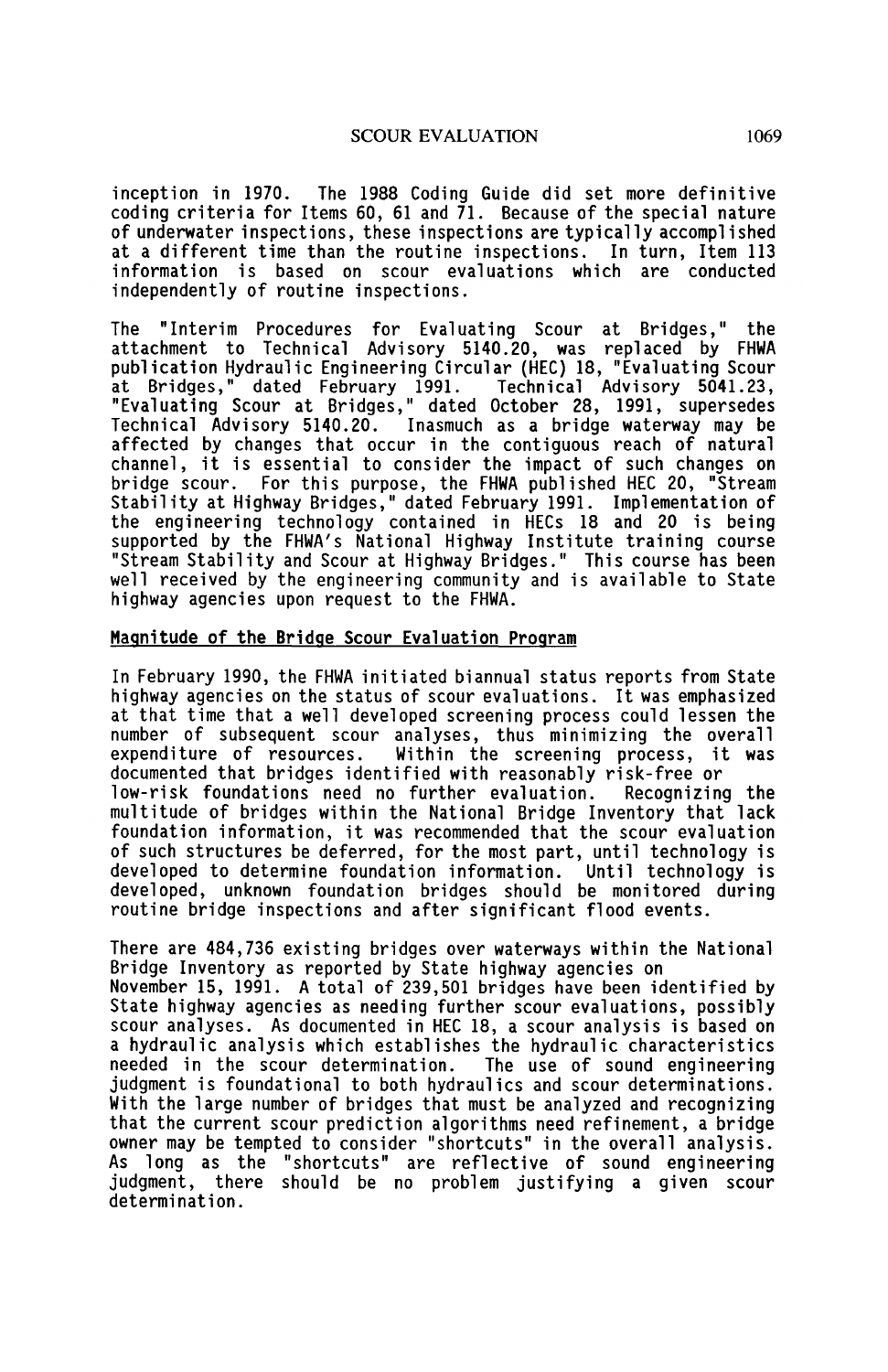The FHWA and State highway agencies are conducting numerous scour research studies and are planning others. These studies are being and will be pursued in a coordinated program by the highway community to determine scour technology and instrumentation that is currently lacking.

#### Status of Scour Evaluations

Through November 15, 1991, State highway agencies reported that 92 percent or 447,364 of the 484,736 bridges over waterways have been screened for scour susceptibility. Culverts constituted 80,428 of<br>these structures, 18 percent of the population. There were 96.443 these structures, 18 percent of the population. bridges with unknown foundations, 22 percent of the screened total. There were 30,322 bridges or 7 percent of the screened total that had been assessed as safe, needing no further scour evaluation. highway agencies reported the completion of scour analyses for 6,332 bridges throughout the Nation. Of these 6,332 bridges, 670 or 11 agencies have been developing a plan of action for each scour critical bridge.

The costs of the scour analyses have varied considerably, ranging from expenditure of resources to evaluate/analyze the 239,501 structures currently identified as needing further scour consideration is significant.

#### Summary

While the screening of existing bridges is nearly complete, scour evaluations are just getting under way. Scour evaluations will require additional training of hydraulic engineers and may well require the training of additional hydraulic engineers. Scour critical bridges will have to be identified and a plan of action developed for each one. The completion of scour evaluations by January 1997 will require a substantial commitment of resources by State highway agencies. The FHWA will work actively with the State highway agencies in the accomplishment of this overall endeavor.

## References

Technical Advisory 5140.21, "Revisions to the National Bridge Inspection Standards," Federal Highway Administration, Washington, D. C., September 1988.

"Recording and Coding Guide for the Structure Inventory and Appraisal of the Nation's Bridges," Federal Highway Administration, Washington, D. C., December 1988.

Hydraulic Engineering Circular 18, "Evaluating Scour at Bridges," Federal Highway Administration, U. S. Department of Transportation, Washington, D. C., February 1991.